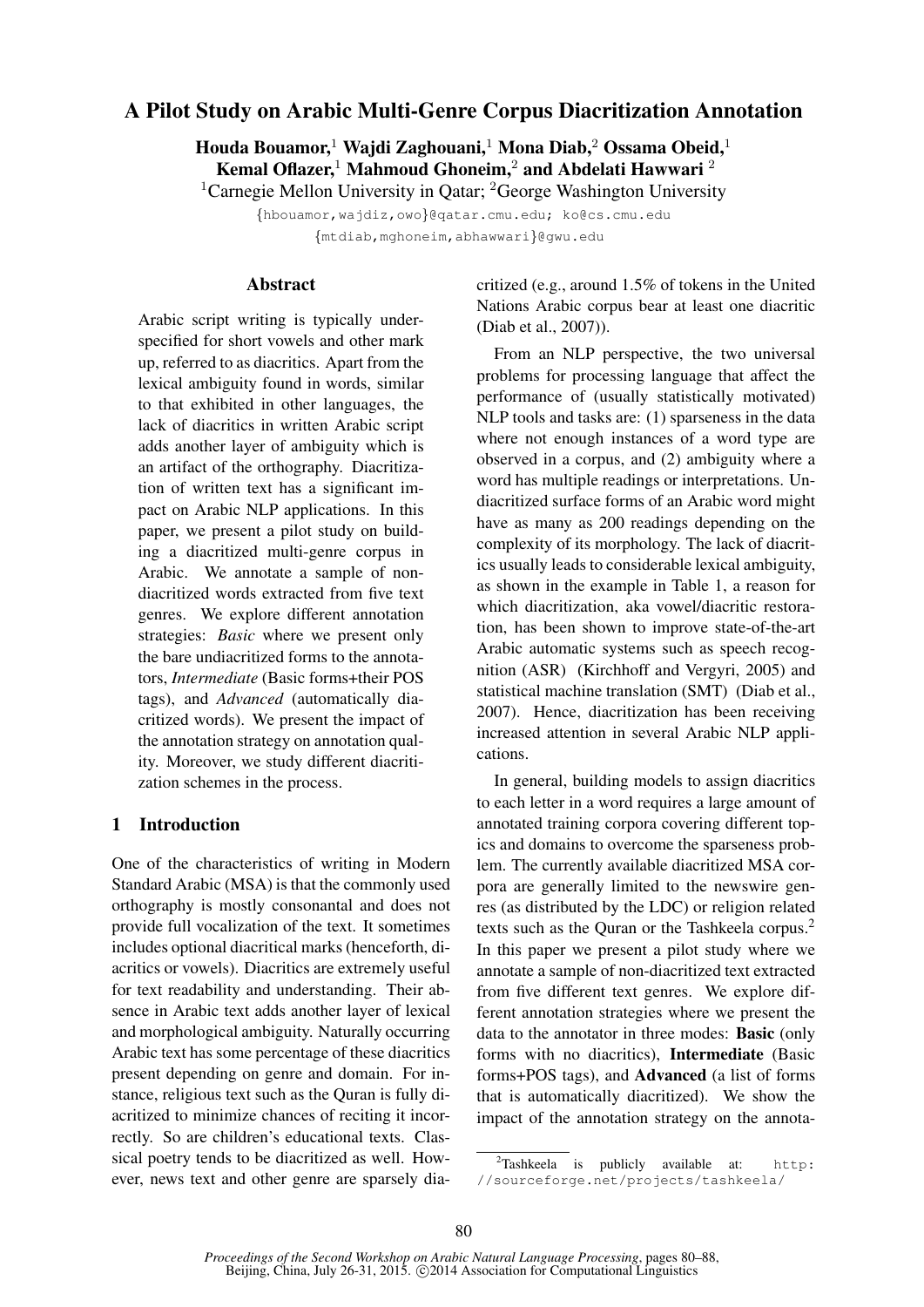| <b>Undiacritized</b> | <b>Diacritized</b> | Buckwalter <sup>1</sup> | <b>English</b>      |
|----------------------|--------------------|-------------------------|---------------------|
| ذكم                  |                    | /*akara/                | he mentioned        |
| ذكم                  | ذكئ                | /*ukira/                | it/he was mentioned |
| ذكر                  |                    | $/*ak$ ara/             | he reminded         |
| ذكه                  | ذكة                | /*uk ~ira/              | it was reminded     |
| ذكم                  |                    | /*akaruN/               | male                |
|                      |                    | /*ikaruN/               | prayer              |

the 1: Possible pronunciations and meanings of the undiacritized Arabic word *\*kr* 

tion quality. It has been noted in the literature that complete diacritization is not necessary for readability Hermena et al. (2015) as well as for NLP applications, in fact, (Diab et al., 2007) show that full diacritization has a detrimental effect on SMT. Hence, we are interested in eventually discovering an effective optimal level of diacritization. Accordingly, we explore different levels of diacritization. In this work, we limit our study to two diacritization schemes: FULL and MIN. For FULL, all diacritics are explicitly specified for every word. For MIN, we explore what a minimum and optimal number of diacritics that needs to be added in order to disambiguate a given word in context would be with the objective of making a sentence easily readable and unambiguous for any NLP application.

The remainder of this paper is organized as follows: In Section 2 we describe Arabic diacritics and their usage; In Section 3, we give an overview of the automatic diacritization approaches conducted mainly on news data and for a targeted application; We present the dataset used in our experiments in Section 4, followed by a description of the annotation procedure 5; Our analysis of the fully diacritized data, FULL, is provided in Section 6; In Section 7, we present a preliminary exploration of a MIN diacritization scheme; We finally draw some conclusions in Section 8.

#### 2 Arabic Diacritics

Arabic script consists of two classes of symbols: letters and diacritics. Letters comprise long vowels such as A, y, w as well as consonants. Diacritics, on the other hand, comprise short vowels, gemination markers, nunation markers, as well as

other markers (such as hamza, the glottal stop, which appears in conjunction with a small number of letters, e.g.,  $\int$ ,  $\int$ أٌ ا<br>ع .<br>.<br>. l, etc., dots on letters, elongation and emphatic markers $)^3$  which in all, if present, render a more or less precise reading of a word. In this study, we are mostly addressing three types of diacritical marks: short vowels, nunation, and shadda (gemination). Short vowel diacritics refer to the three short vowels in Modern Standard Arabic  $(MSA)^4$  and a diacritic indicating the explicit absence of any vowel. The following are the three vowel diacritics exemplified in conjunction with the letter  $\gamma$ m:  $\gamma$ ma (fatha),  $\gamma$ /mu (damma),  $\gamma$ mi ֧֧ׅ֚֞֜֜֓ (kasra), and  $\lim_{n \to \infty}$  (no vowel aka sukuun). Nunation diacritics can only occur word finally in nominals (nouns, adjectives) and adverbs. They indicate a short vowel followed by an unwritten n sound: مُسْلِمُ mAF,5  $\frac{2}{3}$ /mN and  $\frac{1}{2}$ /mK. Nunation is an j .<br>م آ<br>1 indicator of nominal indefiniteness. The shadda is a consonant doubling diacritic: Ð/m˜(/mm/). The shadda can combine with vowel or nunation diacritics:  $\frac{1}{2}$ /m~u or  $\frac{1}{2}$ /m~uN.  $\frac{1}{2}$ ر<br>م リジー ن<br>م

Functionally, diacritics can be split into two different kinds: lexical diacritics and inflectional diacritics (Diab et al., 2007) .

Lexical diacritics: distinguish between two lexemes.<sup>6</sup> We refer to a lexeme with its citation

<sup>&</sup>lt;sup>3</sup>Most encodings do not count hamza as a diacritic and the dots on letters are obligatory, other markers are truly optional hence the exclusion of all these classes from our study.

<sup>&</sup>lt;sup>4</sup>All reference to Arabic in this paper is specifically to the MSA variant.

<sup>5</sup>Buckwalter's transliteration symbols for nunation, F, N and K, are pronounced /an/, /un/ and /in/, respectively.

<sup>&</sup>lt;sup>6</sup>A lexeme is an abstraction over inflected word forms which groups together all those word forms that differ only in terms of one of the inflectional morphological categories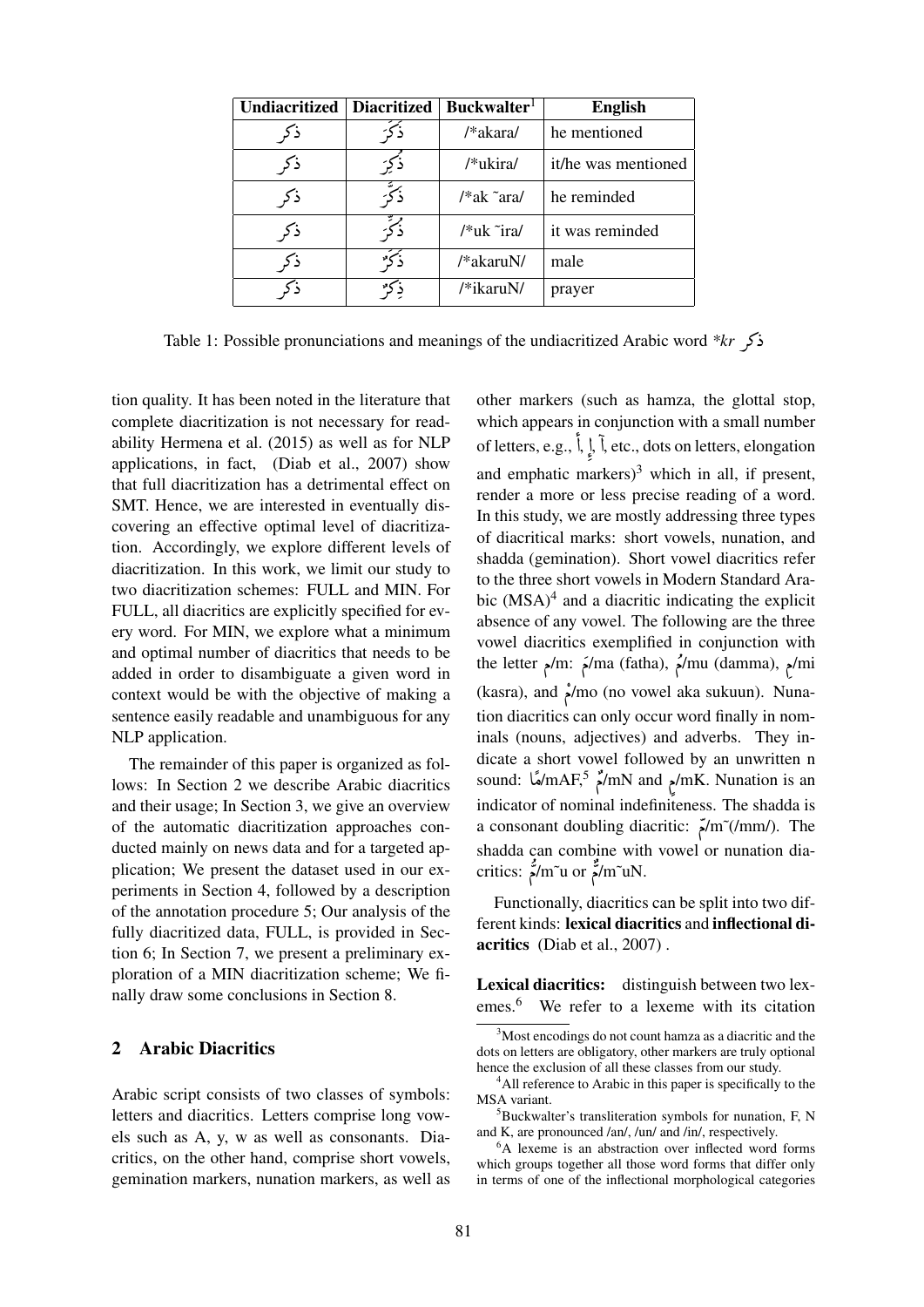form as the lemma. Arabic lemma forms are third masculine singular perfective for verbs and masculine singular (or feminine singular if no masculine is possible) for nouns and adjectives. For example, the diacritization difference between the lemmas آتب kAtib/'writer' and کاتبانات lemmas<br>ایست ایسان ایسان .<br>با ز<br>ب ر<br>ِ A ć .<br>ت  $\ddot{\ddot{\cdot}}$ ・・ correspond' distinguishes between the meanings of the word (lexical disambiguation) rather than their inflections. Any of diacritics may be used to mark lexical variation. A common example with the shadda (gemination) diacritic is the distinction between Form I and Form II of Arabic verb derivations. Form II, indicates, in most cases, added causativity to the Form I meaning. Form II is marked by doubling the second radical of the root used in Form I:  $\sqrt{\frac{V}{\text{Akal}}}}$  ate' ć اد<br>آ *vs.* É ¿ @/Ak˜al/'fed'. Generally speaking, howí ء<br>آ ever, deriving word meaning through lexical diacritic placement is largely unpredictable and they are not specifically associated with any particular

Inflectional diacritics: distinguish different inflected forms of the same lexeme. For instance, the final diacritics in كِتَابُ /kitAbu/'book [nomina-. A :<br>:  $\ddot{\ddot{\ }}$ tive]' and  $\frac{1}{2}$ kitAba/'book [accusative]' distin-. A  $\ddot{\mathbf{r}}$  $\ddot{\ddot{\ }}$ guish the syntactic case of 'book' (e.g., whether the word is subject or object of a verb). Additional inflectional features marked through diacritic change, in addition to syntactic case, include voice, mood, and definiteness. Inflectional diacritics are predictable in their positional placement in a word. Moreover, they are associated with certain parts of speech.

## 3 Related Work

part of speech.

The task of diacritization is about adding diacritics to the canonical underspecified written form. This task has been discussed in several research works in various NLP areas addressing various applications.

Automatic Arabic Diacritization Much work has been done on recovery of diacritics over the past two decades by developing automatic methods yielding acceptable accuracies. Zitouni et al. (2006) built a diacritization framework based on

maximum entropy classification to restore missing diacritics on each letter in a given word. Vergyri and Kirchhoff (2004) worked on automatic diacritization with the goal of improving automatic speech recognition (ASR). Different algorithms for diacritization based mainly on morphological analysis and lexeme-based language models were developed (Habash and Rambow, 2007; Habash and Rambow, 2005; Roth et al., 2008). Various approaches combining morphological analysis and/or Hidden Markov Models for automatic diacritization are found in the literature (Bebah et al., 2014; Alghamdi and Muzaffar, 2007; Rashwan et al., 2009). Rashwan et al. (2009) designed a stochastic Arabic diacritizer based on a hybrid of factorized and un-factorized textual features to automatically diacritize raw Arabic text. Emam and Fischer (2011) introduced a hierarchical approach for diacritization based on a search method in a set of dictionaries of sentences, phrases and words, using a top down strategy. More recently, Abandah et al. (2015) trained a recurrent neural network to transcribe undiacritized Arabic text into fully diacritized sentences. It is worth noting that all these approaches target full diacritization.

Impact of Diacritization in NLP Applications Regardless of the level of diacritization, to date, there have not been many systematic investigations of the impact of different types of Arabic diacritization on NLP applications. For ASR, Kirchhoff and Vergyri (2005) presented a method for full diacritization, FULL, with the goal of improving state of the art Arabic ASR. Ananthakrishnan et al. (2005) used word-based and character-based language models for recovering diacritics for improving ASR. Alotaibi et al. (2013) proposed using diacritization to improve the BBN/AUB DARPA Babylon Levantine Arabic speech corpus and increase its reliability and efficiency. For SMT, there is work on the impact of different levels of partial and full diacritization as a preprocessing step for Arabic to English SMT (Diab et al., 2007). Recently, Hermena et al. (2015) examined sentence processing in the absence of diacritics and contrasted it with the situation where diacritics were explicitly present in an eye-tracking experiment for readability. Their results show that readers benefited from the disambiguating diacritics. This study was a MIN scheme exploration focused on heterophonic-homographic target verbs that have different pronunciations in active and

such as number, gender, aspect, voice, etc. Whereas a lemma is a conventionalized citation form.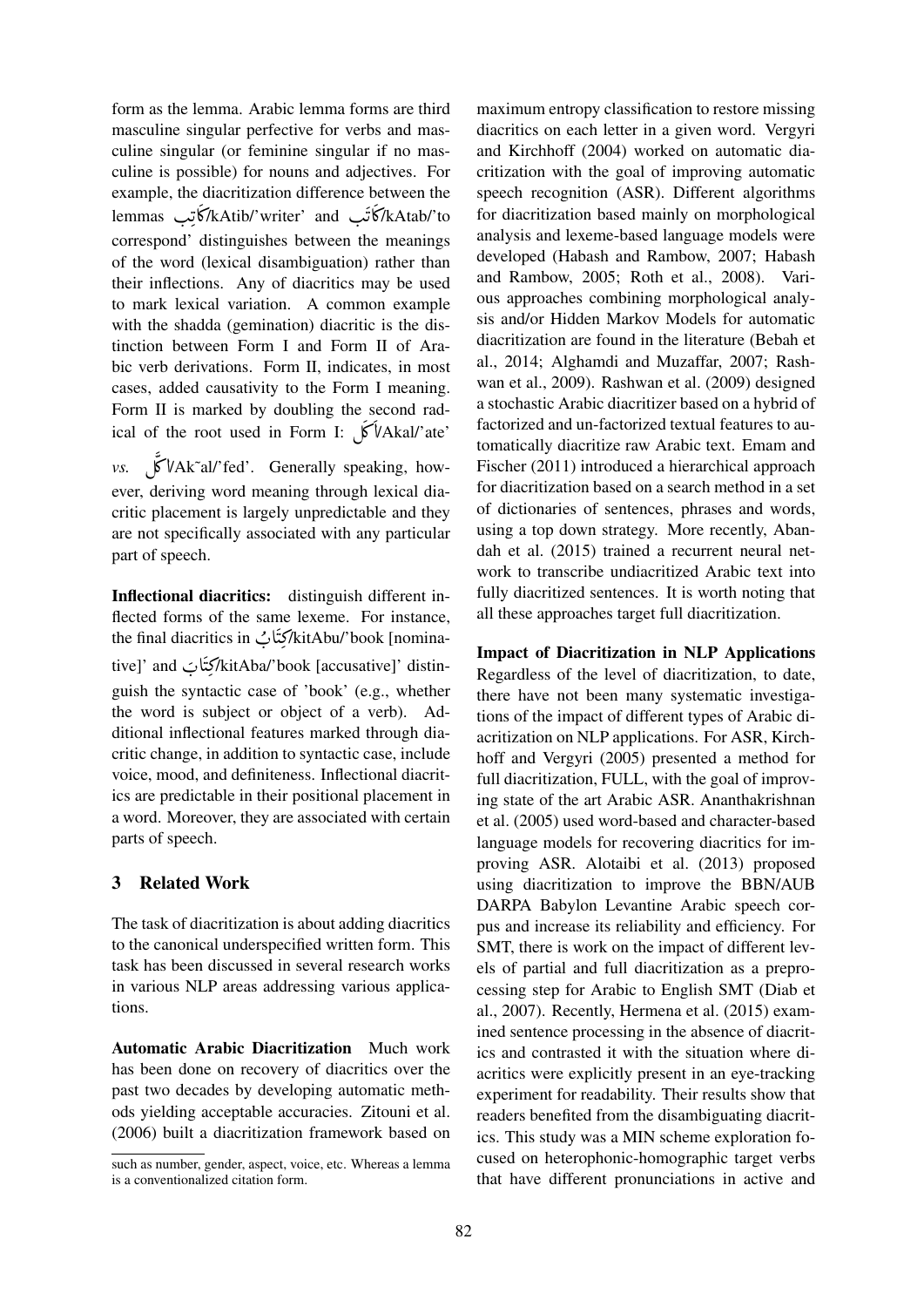|                   | Size in words | <b>GOLD</b> annotation |
|-------------------|---------------|------------------------|
| <b>ATB News</b>   | 2,478         | Yes                    |
| <b>ATB BN</b>     | 3,093         | Yes                    |
| <b>ATB WebLog</b> | 3,177         | Yes                    |
| <b>Tashkeela</b>  | 5,172         | Yes                    |
| Wikipedia         | 2,850         | N <sub>0</sub>         |
| Total             | 16,770        |                        |

Table 2: The size of the data for annotation per corpus genre

passive.

In this work we are interested in two components: annotating large amounts of varied genres type corpora with diacritics as well as investigating various strategies of annotating corpora with diacritics. We also investigate two levels of diacritization, a full diacritization, FULL, and an initial attempt at a general minimal diacritization scheme, MIN.

## 4 Corpus Description

We conducted several experiments on a set of sentences that we extracted from five corpora covering different genres. We selected three corpora from the currently available Arabic Treebanks from the Linguistic Data Consortium (LDC). These corpora were chosen because they are fully diacritized and had undergone significant quality control, which will allow us to evaluate the annotation accuracy as well as our annotators understanding of the task.

ATB newswire: Formal newswire stories in  $MSA.<sup>7</sup>$ 

ATB Broadcast news: Scripted, formal MSA as well as extemporaneous dialogue.<sup>8</sup>

We extend our corpus and include texts covering various topics beyond the commonly-used news topics:

ATB Weblog: Discussion forum posts written primarily in MSA and contained in the 70K words Gale Arabic-English Parallel Aligned Treebank.<sup>9</sup>

Tashkeela: a classical Arabic vocalized text corpus, collected using automatic Web crawling methods from Islamic religious heritage (mainly

classical Arabic books). This corpus contains over 6 million words fully diacritized. For our study we include a subset of 5k words from this corpus.

Wikipedia: a corpus of selected abstracts extracted from a number of Arabic Wikipedia arti $cles^{10}$ .

We select a total of 16,770 words from these corpora for annotation. The distribution of our dataset per corpus genre is provided in Table 2. Since the majority of our corpus is already fully diacritized, we strip all the diacritics prior to annotation.

#### 5 Annotation Procedure and Guidelines

Three native Arabic annotators with good linguistic background annotated the corpora samples described in Section 4 and illustrated in Table 2, by adding the diacritics in a way that helps a reader disambiguate the text or simply articulate it correctly. Diab et al. (2007), define six different diacritization schemes that are inspired by the observation of the relevant naturally occurring diacritics in different texts. We adopt the FULL diacritization scheme, in which all the diacritics should be specified in a word (e.g., أَلْجُدرَانُ ) a word (e.g., أَكْبُدرَانُ ) a word (e.g., مَصْ  $\ddot{\cdot}$  $\ddot{\cdot}$ ؚ m . م<br>ا  $\frac{1}{2}$ ء<br>م こうさん ミバ ñ rAnu/"The walls will be restored").

#### 5.1 Annotation Procedure

We design the following three strategies: (i) **Ba**sic, (ii) Intermediate, and, (iii) Advanced. These strategies are defined in order to find the best annotation setup that optimizes the annotation efforts and workload, as well as assessing the annotator skills in building reliable annotated corpora.

Annotators were asked to fully diacritize each word. They were assigned different tasks in which

<sup>&</sup>lt;sup>7</sup>ATB Part 1 Version 4.1 Catalog No: LDC2010T1

<sup>8</sup>Arabic Treebank Broadcast News v1.0 Catalog No: LDC2012T07

<sup>9</sup>Catalog No : LDC2014T08.

<sup>10</sup>http://ar.wikipedia.org/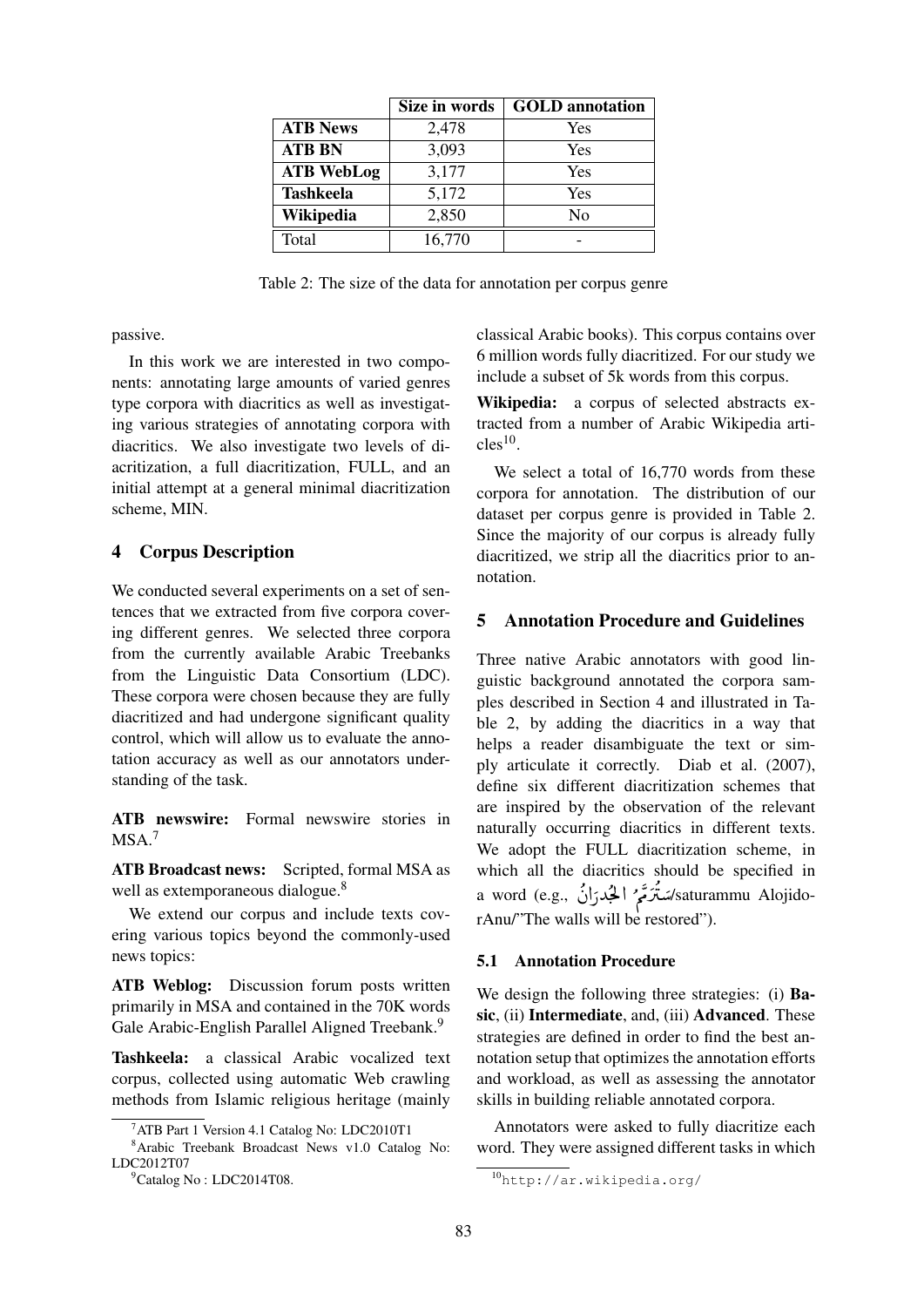| <b>English</b>      |                                                |                                                                            | The ITU is the second oldest international organization that still exists. |                   |  |                                                                  |  |  |  |
|---------------------|------------------------------------------------|----------------------------------------------------------------------------|----------------------------------------------------------------------------|-------------------|--|------------------------------------------------------------------|--|--|--|
| <b>Buckwalter</b>   |                                                |                                                                            | AlAtHAd Aldwly llAtSAlAt hw vAny $>$ qdm tnZym EAlmy mA zAl mwjwdA.        |                   |  |                                                                  |  |  |  |
| <b>Basic</b>        |                                                |                                                                            |                                                                            |                   |  | الاتحاد الدولي للاتصالات هو ثاني أقدم تنظيم عالمي ما زال موجودا. |  |  |  |
| <b>Intermediate</b> |                                                | الاتحاد/NN الدولي/Adj ل/Prep الاتصالات/NN هو/Pron ثاني/Adj أقدم/VV تنظم/NN |                                                                            |                   |  |                                                                  |  |  |  |
|                     | عَالمي/Adj مَا/Pron زَال/VV موجودَا/Punc/. Adj |                                                                            |                                                                            |                   |  |                                                                  |  |  |  |
|                     | Word                                           |                                                                            | <b>MADAMIRA</b> candidates                                                 | Word              |  | <b>MADAMIRA</b> candidates                                       |  |  |  |
|                     | الاتحاد                                        |                                                                            | [الَا تَمْحَادُ، الَا تَمْحَاد، الَا تَمْحَادَ] →                          |                   |  | [تَنظِيمِ، تَنظِيمِ، تَنظِيمِ]    →      تنظيم                   |  |  |  |
|                     | الدولى                                         |                                                                            | [الدُّوَلِّيُ، الدَّولِّيُ، الدَّوَلِّيِّ]    →                            |                   |  |                                                                  |  |  |  |
| <b>Advanced</b>     | للاتصالات                                      |                                                                            | [للَاتِّصَالَات، لِلَاتِّصَالَاتِ، لِلَاتِّصَالَات] →                      |                   |  | $\rightarrow$ آمَا، مَا $\rightarrow$                            |  |  |  |
|                     | هو                                             |                                                                            | $\rightarrow$ [هُوَ، هُو] $\rightarrow$                                    | $J^{\dagger}$ زال |  | $\rightarrow$ [                                                  |  |  |  |
|                     | ثانی                                           |                                                                            | [ثَانِي، ثَانِي، ثَانِي]   →                                               |                   |  | [مَو جُودَأٌ، مَو جُودَا] → موجودا                               |  |  |  |
|                     | أقدم                                           |                                                                            | [أَقِدَمَ، أُقَدِّمُ، أُقَدَّم]    →                                       |                   |  |                                                                  |  |  |  |

Table 3: Examples of a sentence (along with its English translation and Buckwalter transliteration) as presented to the annotator, in the Basic, Intermediate and Advanced annotation modes.

we vary the level and/or the text genre as follows:

|                   | Annot <sub>1</sub> | Annot <sub>2</sub> | Annot <sub>3</sub> |
|-------------------|--------------------|--------------------|--------------------|
| Text1             | Basic              | Advanced           | Intermediate       |
| Text <sub>2</sub> | Advanced           | <b>Basic</b>       | Intermediate       |
| Text <sub>3</sub> | Basic              | Advanced           | Intermediate       |
| Text4             | Basic              | Intermediate       | Advanced           |
| Text <sub>5</sub> | Intermediate       | Advanced           | <b>Basic</b>       |

Table 4: Data distribution per annotator and per annotation strategy.

**Basic:** In this mode, we ask for annotation of words where all diacritics are absent, including the naturally occurring ones. The words are presented in a raw tokenized format to the annotators in context. An example is provided in Table 3.

**Intermediate:** In this mode, we provide the annotator with words along with their POS information. The intuition behind adding POS is to help the annotator disambiguate a word by narrowing down on the diacritization possibilities. For example, the surface undiacritized spelling consonantal form for the Arabic word .jyhyn could have the following possible readings: bay~ina/'made clear|different', when it is a verb or  $\omega$ bayona/'between' when it corresponds to the adverb. We use MADAMIRA (Pasha et al., 2014), a morphological tagging and disambiguation system for Arabic, for determining the POS tags.

**Advanced:** In this mode, the annotation task is formulated as a selection task instead of an editing task. Annotators are provided with a list of automatically diacritized candidates and are asked to choose the correct one, if it appears in the list. Otherwise, if they are not satisfied with the given candidates, they can manually edit the word and add the correct diacritics. This technique is designed in order to reduce annotation time and especially reduce annotator workload. For each word, we generate a list of vowelized candidates using MADAMIRA (Pasha et al., 2014). MADAMIRA is able to achieve a lemmatization accuracy 99.2% and a diacritization accuracy of 86.3%.

We present the annotator with the top three candidates suggested by MADAMIRA, when possible. Otherwise, only the available candidates are provided, as illustrated in Table 3. Each text genre (Text1 $\rightarrow$ 5) is assigned to our annotators (Annot<sub>1</sub>, Annot<sub>2</sub> and Annot<sub>3</sub>) in the three different modes. Table 4 shows the distribution of data per annotator and per mode. For instance, Text1 is given to Annot<sub>1</sub> in Basic mode, to Annot<sub>2</sub> in Advanced mode and to Annot<sub>3</sub> in Advanced mode. Hence, each text genre is annotated 3 times in 3 modes by the 3 annotators. $11$ 

 $11$ Different tasks were assigned based on the availability of the annotators since some annotators can afford more hours per week than others.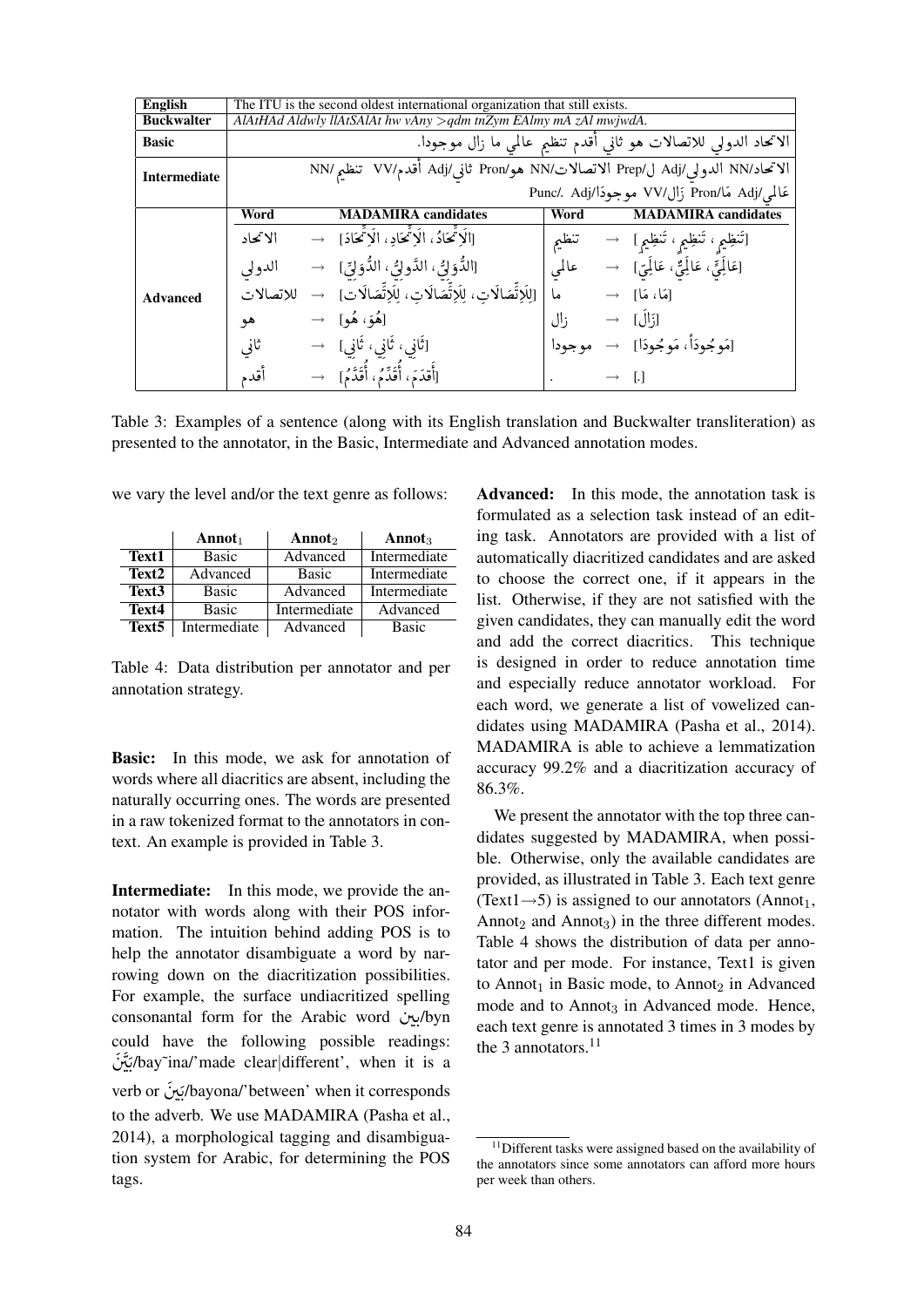|                     | <b>News</b> | BN    | WebLog | <b>Tashkeela</b> | Wiki  |
|---------------------|-------------|-------|--------|------------------|-------|
| <b>Basic</b>        | 32.23       | 33.59 | 37.13  | 42.86            | 46.16 |
| <b>Intermediate</b> | 31.86       | 33.07 | 35.02  | 39.79            | 39.00 |
| <b>Advanced</b>     | 5.58        | 4.36  | 3.16   | 4.92             | 1.56  |

Table 5: IAA in terms of WER

|                 | <b>News</b> | BN    | <b>Weblog</b> | <b>Tashkeela</b> | Wiki  |
|-----------------|-------------|-------|---------------|------------------|-------|
| <b>Basic</b>    | 68.36       | 69.01 | 62.50         | 68.03            | 66.14 |
| Intermediate    | 78.05       | 76.31 | 73.77         | 69.25            | 71.48 |
| <b>Advanced</b> | 98.00       | 94.59 | 88.88         | 73.10            | 95.23 |

Table 6: Annotations accuracy for the different corpora per mode

#### 5.2 Guidelines

We provided annotators with detailed guidelines, describing our diacritization scheme and specifying how to add diacritics for each annotation strategy. We described the annotation procedure and specified how to deal with borderline cases. We also provided in the guidelines many annotated examples to illustrate the various rules and exceptions.

We extended the LDC guidelines (Maamouri et al., 2008) by adding some diacritization rules: The shadda mark should not be added to the definite article (e.g., ٱللّيمون); The ''lemon' and not<br>أمريك المستلمل المستلمل المستلمل المستلمل  $\frac{1}{2}$ ו<br>أ .<br>آ sukuun sign should not be indicated at the end of silent words (e.g., أبو<sub>ن</sub>) from'); The letters fol- $\overline{\phantom{a}}$ lowed by a long Alif, should not be diacritized as it is a deterministic diacritization (القوّاعِد/'the<br>م |<br>|<br>| ś י<br>ג .<br>C rules'); Abbreviations are not diacritized ( $\zeta$ 'km', كغم $'$ kg'). We also added an appendix that sum-: marized all Arabic diacritization rules.<sup>12</sup>

#### 6 Annotation Analysis and Results

In order to determine the most optimized annotation setup for the annotators, in terms of speed and efficiency, we test the results obtained following the three annotation strategies. These annotations are all conducted for the FULL scheme. We first calculated the number of words annotated per hour, for each annotator and in each mode. As expected, following the Advanced mode, our three annotators could annotate an average of 618.93 words per hour which is double those annotated in the Basic mode (only 302.14 words). Adding

 $12$ The guidelines are available upon request.

POS tags to the Basic forms, as in the Intermediate mode, does not accelerate the process much. Only +90 more words are diacritized per hour compared to the basic mode.

Then, we evaluated the Inter-Annotator Agreement (IAA) to quantify the extent to which independent annotators agree on the diacritics chosen for each word. For every text genre, two annotators were asked to annotate independently a sample of 100 words. We measured the IAA between two annotators by averaging WER (Word Error Rate) over all pairs of words. The higher the WER between two annotations, the lower their agreement. The results given in Table 5, show clearly that the Advanced mode is the best strategy to adopt for this diacritization task. It is the less confusing method on all text genres (with WER between 1.56 and 5.58). We note that Wiki annotations in Advanced mode garner the highest IAA with a very low WER.

We measure the reliability of the annotations by comparing them against gold standard annotations. In order to build the gold Wiki annotations, we hired two professional linguists, provided them with guidelines and asked them to fully diacritize the sentences. We compute the accuracy of the annotations obtained in each annotation mode and report results in Table 6 by measuring the pairwise similarity between annotators and the gold annotations.

The best result is obtained on the ATB-news dataset using the Advanced mode (annotation based on MADAMIRA's output). This is not surprising as MADAMIRA is partly trained on this corpus for diacritization. The accuracy of 98.0 obtained on this corpus validates our intuition be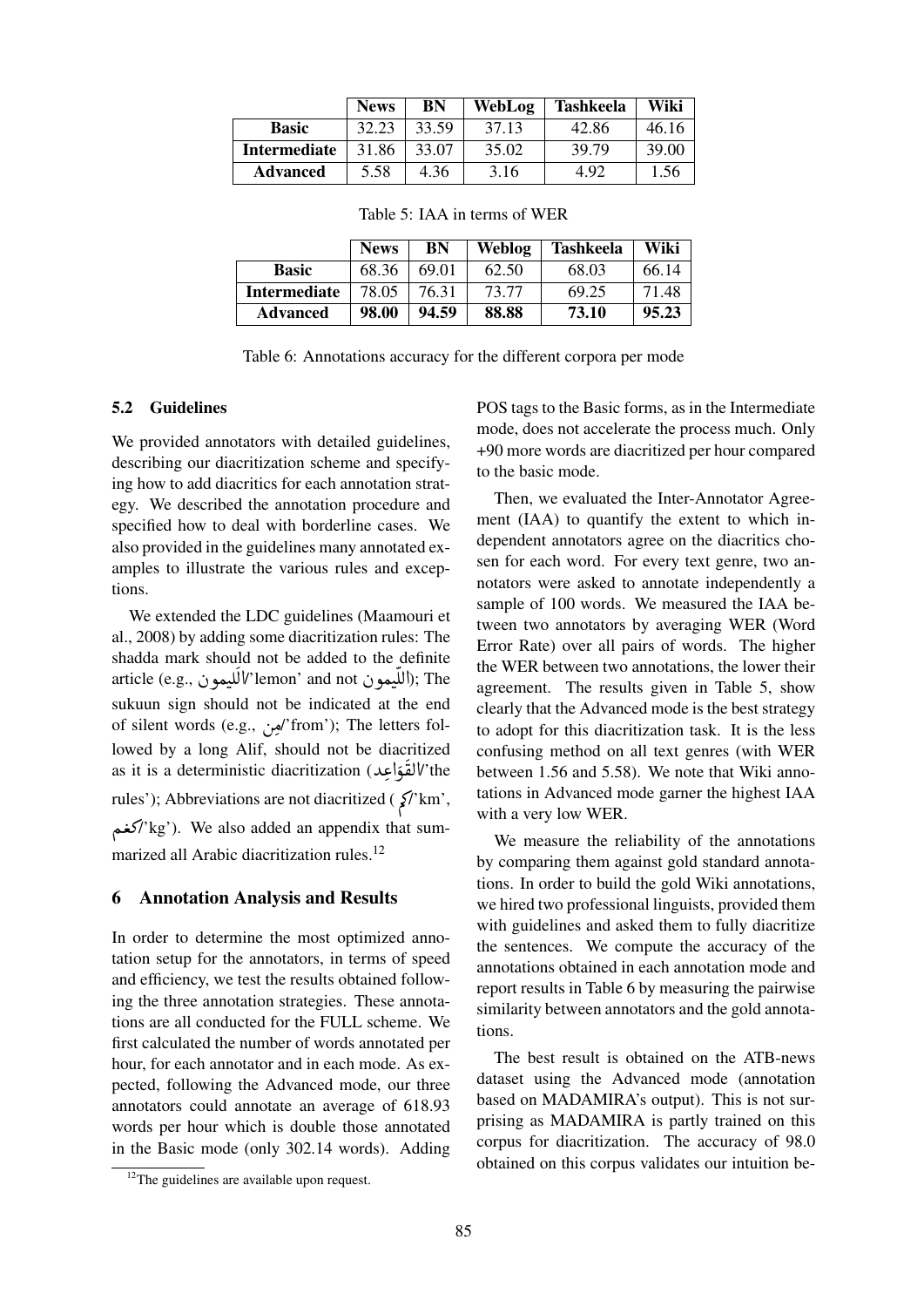hind using this annotation strategy. It is not surprising that Basic is the most difficult mode for our annotators. These are not trained lexicographers, though they possess an excellent command of MSA they are at a level where they need the Advanced mode. Furthermore, adding the POS information in the Intermediate mode helps significantly over the Basic mode, but it is still less accurate than annotations obtained in the Advanced mode.

The accuracy of the annotations for Tashkeela corpus in all the modes is very low compared to the other corpora, especially in the Advanced mode. Tashkeela was parsed with MADAMIRA and the annotations were presented to the annotators. So the results of MADAMIRA tagging are lower, hence the choice was among bad diacritized candidates. By observing the the number of edits done in the Advanced mode, we realize that annotators tend to not to edit (only 194 edits in total) in order to render a correct form of diacritization, this fits perfectly with the notion of tainting in annotation. It is always a trade off between quality and efficiency.

It is worth noting that the Basic mode shows that the Weblog corpus was the hardest one for the annotators in terms of raw accuracy. Further analysis is needed to understand why this is the case.

# 7 MIN annotation scheme: Preliminary study

This is a diacritization scheme that encodes the most relevant differentiating diacritics to reduce confusability among words that look the same (homographs) when undiacritized but have different readings. Our hypothesis in MIN is that there is an optimal level of diacritization to render a text unambiguous for processing and enhance its readability.

Annotating a word with the minimum diacritics needed to render it readable and unambiguous in context is subjective and depends on the annotator's understanding of the task. It also depends on the definition of the MIN scheme in the guidelines. We describe here a preliminary study aiming at exploring this diacritization scheme and measuring Inter-annotator agreement between annotators for such a task using the Basic mode.

We select a sample of 100 sentences (compris-

ing 3,527 words) from the ATB News corpus and processed them with MADAMIRA. We, then assign it to four annotators including a lead annotator for providing a gold standard.<sup>13</sup> This task is done using the advanced mode.

We measure the IAA for this task using WER. We obtain an average WER of 27%, which reflects a high disagreement between annotators in defining the minimum number of diacritics to be added. The WER are shown in Table 9.

| Annot <sub>1</sub>        | 27.44 |
|---------------------------|-------|
| Annot <sub>2</sub>        | 24.74 |
| <b>Annot</b> <sub>3</sub> | 27.92 |
| Average                   | 27.15 |

Table 9: IAA WER scores against gold  $(Annot<sub>4</sub>)$ for the MIN annotation scheme

An observation of some cases of disagreement of the examples in Table 7 and Table 8 shows a variable interpretation of what should be the MIN diacritization scheme. For Example, there is clear confusion about the letters to diacritize in the case of conjunctions and prepositions (such as: كمَا $\gamma$  as -<br>^  $\ddot{\phantom{0}}$ well' and نَعْلَى on'). In some other cases there is a d ĺ ś disagreement of which diacritics to mention such as the word كمعامات /'with baths' in Table 7 writ-. ten in four different ways by the four annotators esh in rour amorem ways by the rour amodue<br>(بحمَامَات ,بِحَمَّامَاتٍ ,بِحَمَّامَات ,بِحَمَّامَات ,بِحَمَامَاتِ). ;<br>∶ A  $\frac{1}{2}$  $\ddot{\cdot}$ . .<br>.<br>. ;<br>∶ A  $\frac{1}{2}$ ֦֦֦֦֦֦֦֦֦֦֦֦֦֦֦֦֦֦֦֞֘֝֝ ۔<br>ہ  $\ddot{\cdot}$ . .<br>.<br>.  $\frac{1}{2}$ .  $\overline{\phantom{a}}$ A j  $\frac{1}{2}$ .<br>د  $\overline{\phantom{a}}$ . .<br>.<br>. ; .

The outlier annotator  $(Annot<sub>1</sub>)$  has been detected based on a large number of cases in which he disagree with the rest. For example, the words he disagree with the rest. The enample, the words<br>especially' in the sen-''حصوصا especially' in the sentence given in Table 7, were erroneously fully diacritized, while adding a fatha on the second letter is enough to disambiguate these words.

By design we meant for the guidelines to be very loose in attempt to discover the various factors impacting what a possible MIN could mean to different annotators. The main lessons learned from this experiment is: first, this is a difficult task since every annotator can have a different interpretation of what is a minimum diacritization. Second, we also noticed that the same annotator could be inconsistent in his interpretation. Third, we believe that the educational and cultural background of the annotator plays an important role in the various MIN scheme interpretations. However,

 $13$ Annot<sub>4</sub> is the lead annotator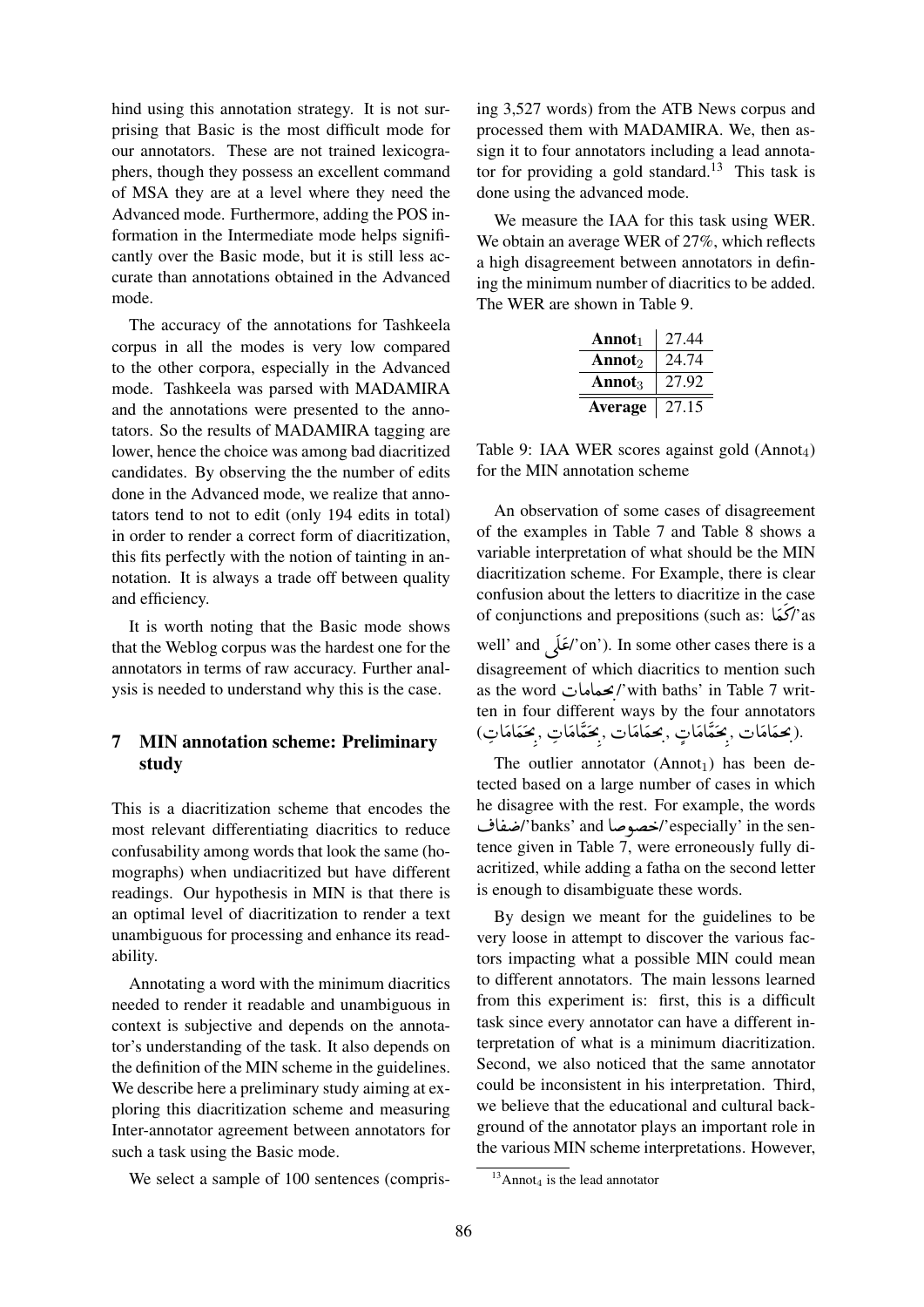| <b>English</b>     | And the spread of the phenomenon of building chalets equipped with steam baths espe-                                                                |
|--------------------|-----------------------------------------------------------------------------------------------------------------------------------------------------|
|                    | cially on lake banks.                                                                                                                               |
| Annot <sub>1</sub> | كَمَا اِنتَشَرَت ظاهرة بنَاء شاليهات مُحَهَّزَةٍ بِحَماماتِ بُخارٍ علَى ضِفافِ البُحَيراتِ خُصوصًا .                                                |
| $\text{Annot}_2$   | كَمَا اِنتَشَرَت ظاهرة بنَاء شاليهَات مجهزة بحَمّاماتِ بحارٍ علَى ضفاف البحيرات خصوصًا .                                                            |
| Annot <sub>3</sub> | كما انتشرت ظاهرة بنّاء شاليهات مجهزة بحمامات بخار علَى ضفاف البحيرات خصوصًا .                                                                       |
| $\textbf{Annot}_4$ | كَمَا اِنتَشَرَت ظاهرة بِنَاءِ شاليهات مُحَهَّزَةٍ بِحَمَّاماتٍ بِحَارٍ عَلَى ضفاف البُحَيراتِ خصوصًا .                                             |
|                    | Table 7: An example showing a sentence with low average IAA (WER: 44.87).                                                                           |
| English            | And Dick Brass promised the readers by saying: we will put in your hands story books.<br>And you will find in it the sound, the image and the text. |
| $\textbf{Annot}_1$ | وَوَعَدَ ديك برَّاس القرَاء بقوله : سنضع بَينَ ايديكم كتبَا تَحكي . وستجدون فيهَا الصوت وَالصورة وَالنص .                                           |

| وّعد ديك برّاس القرّاء بقوله : سنضع بين ايديكم كتبًا تحكي . وستجدون فيهًا الصوت وَالصورة وَالنص .  Annot $_2$               |  |  |  |  |  |
|-----------------------------------------------------------------------------------------------------------------------------|--|--|--|--|--|
| وَوَعَدَ ديك برَاس القرَاء بقوله : سنضع بَينَ أيدِيكُم كتبًا تحكي . وَسَتَجِدُونَ فيهَا الصوت وَالصورة وَالنص .  Annot $_3$ |  |  |  |  |  |
| وَوَعَدَ ديك برّاس القرّاء بقوله : سنضع بَينَ ايديكم كتبًا تُحكِي . وَسَتَجِدُونَ فيهَا الصوت وَالصورة وَالنص .  Annot $_4$ |  |  |  |  |  |

Table 8: An example showing a sentence with higher average IAA (WER: 16.66).

this provides an interesting pilot study into creating guidelines for this task.

#### $\mathbf{R}$ **Conclusion**

We described a pilot study to build a diacritized multi-genre corpus. In our experiments, we annotated a sample of non-diacritized words that we extracted from five text genres. We also explored different annotation strategies, and we showed that generating automatically the diacritized candidates and formulating the task as a selection task, accelerates the annotation and yields more accurate annotations. We also conducted a preliminary study for a minimum diacritization scheme and showed the difficulty in defining such a scheme and how subjective this task can be. In the future, we plan to explore the minimum scheme more deeply.

#### **Acknowledgements**

We thank Nizar Habash and anonymous reviewers for their valuable comments and suggestions. We also thank all our dedicated annotators: Noor Alzeer, Anissa Jrad, Samah Lakhal, Jihene Wafi, and Hoda Ibrahim. This publication is made possible by grant NPRP-6-1020-1-199 from the Oatar National Research Fund (a member of the Oatar Foundation).

#### **References**

- Gheith A Abandah, Alex Graves, Balkees Al-Shagoor, Alaa Arabiyat, Fuad Jamour, and Majid Al-Taee. 2015. Automatic Diacritization of Arabic Text using Recurrent Neural Networks. International Journal on Document Analysis and Recognition (IJDAR).  $18(2):1-15.$
- Mansour Alghamdi and Zeeshan Muzaffar. 2007. KACST Arabic Diacritizer. In The First International Symposium on Computers and Arabic Language, pages 25-28.
- Y.A. Alotaibi, A.H. Meftah, and S.A. Selouani. 2013. Diacritization, Automatic Segmentation and Labeling for Levantine Arabic Speech. In Digital Signal Processing and Signal Processing Education Meeting (DSP/SPE), 2013 IEEE, pages 7-11, Napa, CA.
- Ananthakrishnan, Sankaranarayanan Shrikanth Narayanan, and Srinivas Bangalore. 2005. Automatic Diacritization of Arabic Transcripts for Automatic Speech Recognition. In Proceedings of the 4th International Conference on Natural Language Processing, pages 47-54.
- Mohamed Bebah, Amine Chennoufi, Azzeddine Mazroui, and Abdelhak Lakhouaja. 2014. Hybrid Approaches for Automatic Vowelization of Arabic Texts. International Journal on Natural Language Computing (IJNLC), 3(4).
- Tim Buckwalter. 2002. Buckwalter Arabic Morphological Analyzer Version 1.0. Technical Report LDC2002L49, Linguistic Data Consortium.
- Mona Diab, Mahmoud Ghoneim, and Nizar Habash. 2007. Arabic Diacritization in the Context of Statistical Machine Translation. In Proceedings of MT-Summit, Copenhagen, Denmark.